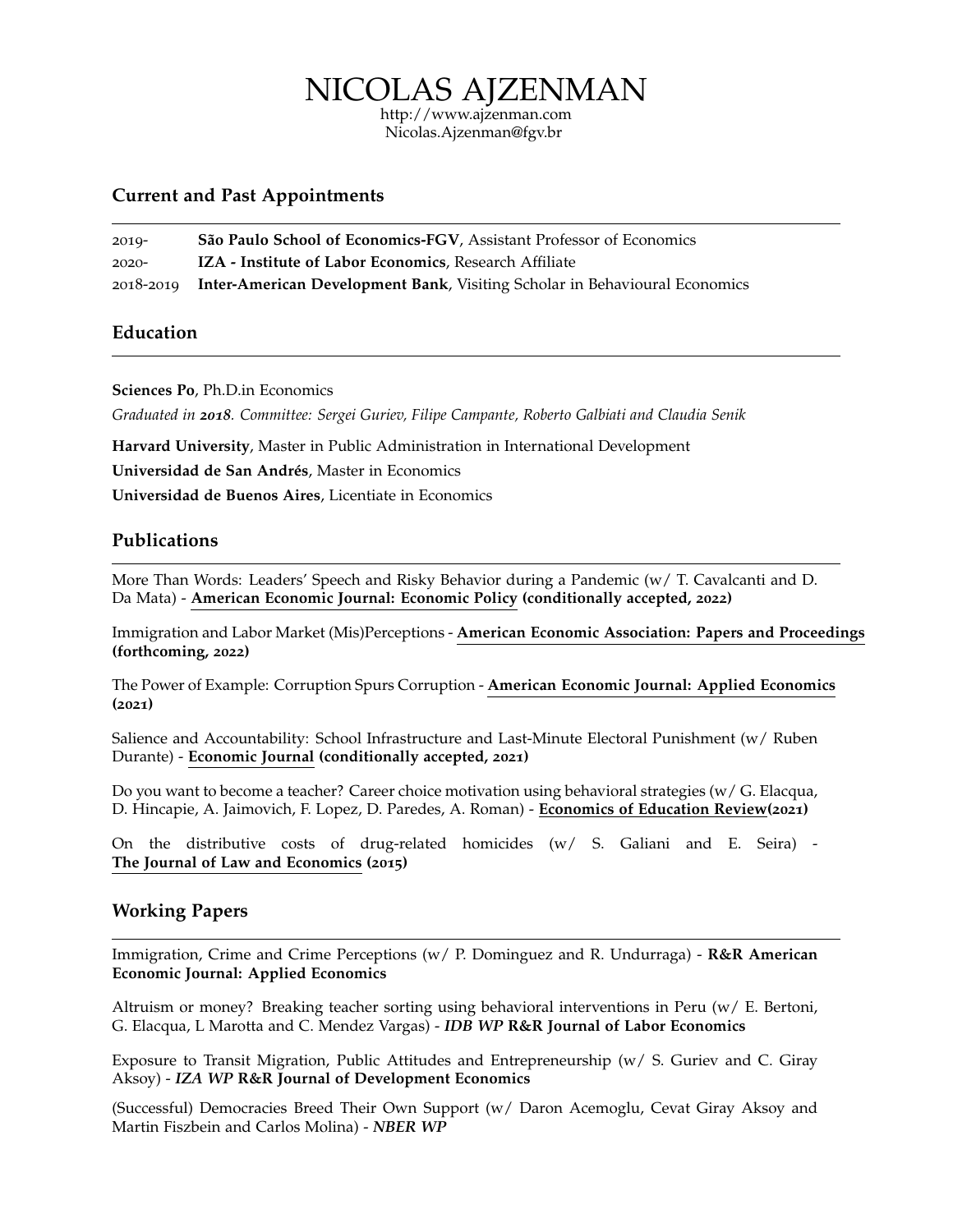Institutions Shape Culture: The Civic Imprint of Democracy (w/ D. Acemoglu, C. Giray Aksoy, M. Fizbein and C. Molina) - *Draft in Preparation*

Order Effects and Employment Decisions: Experimental Evidence from a Nationwide Program (w/ G. Elacqua, L Marotta and S. Olsen) - *[IZA WP](https://ftp.iza.org/dp14690.pdf)*

Nudging parents to increase preschool attendance: Evidence from a nationwide RCT in Uruguay (w/ L. Becerra, J. Hernandez, F. Lopez Boo, M. Perez, A. Vazquez and M. Mateo) - *[IZA WP](https://docs.iza.org/dp14921.pdf)*

# **In the Field**

Do stigma reduction strategies increase program take-up? Evidence from a large-scale experiment using SMS in Uruguay (AEARCTR-0006549)

Getting out the (swing) vote: evidence from Argentina (w/ G. Cruces)

Humans Against Bots: Scaling-up Behavioral Interventions (AEARCTR-0008269)

Cognitive Dissonance in Prosocial Employment Choices: a Nationwide RCT in Peru

Skin Color and Public Attitudes Towards Immigrants: Experimental Evidence from Latin America

## **Other Academic Publications**

Reducing the prescription of unadvised drugs using social norm feedback by e-mail: a randomized controlled trial at national scale(w/ F. Torrente, J. Bustin, F. Triskier, A. Tomio, R. Mastai and F. Lopez Boo) - *JAMA Network Open (2021)*

Promoting Handwashing Behavior: The Effects of Large-scale Community and School-level Interventions (w/ S. Galiani, P. Gertler and A. Orsola-Vidal) - *Health Economics (2015)*

# **Policy Publications**

Evaluacion de la intervencion para aumentar la inscripcion de afrodescendientes a cursos de capacitacion para el empleo en Uruguay (Spanish, w/ Mauricio Cotino, 2021) - **IDB Technical Note (2021)**

Designing behaviorally informed health interventions: adherence to micronutrient treatment in El Salvador (w/ Pedro Bernal, Stewart Kettle, Florencia Lopez Boo and Emma Iriarte) - **IDB Technical Note (2020)**

Lessons from behavioral economics to improve treatment adherence in parenting programs: an application to SMS (w/ F. Lopez Boo) - **IDB Technical Note (2019)**

In the Cold Light of Day: A Case Study of Argentina's 2001-2002 Economic Crisis w/ M. Walton, E. Levy Yeyati and P. Tavella)- **Harvard Kennedy School of Government Teaching Case (2017)**

## **Professional Activities**

### *Referee Activity*

*American Economic Journal: Applied Economics, American Economic Journal: Economic Policy, Journal of Public Economics, Journal of Development Economics, European Economic Review, Journal of Economic Behavior and Organization, Journal of Policy Analysis and Management, Journal of Quantitative Criminology, Journal of Law, Economics and Organization, Economic Policy, Behavioral Public Policy, Israel Science Foundation*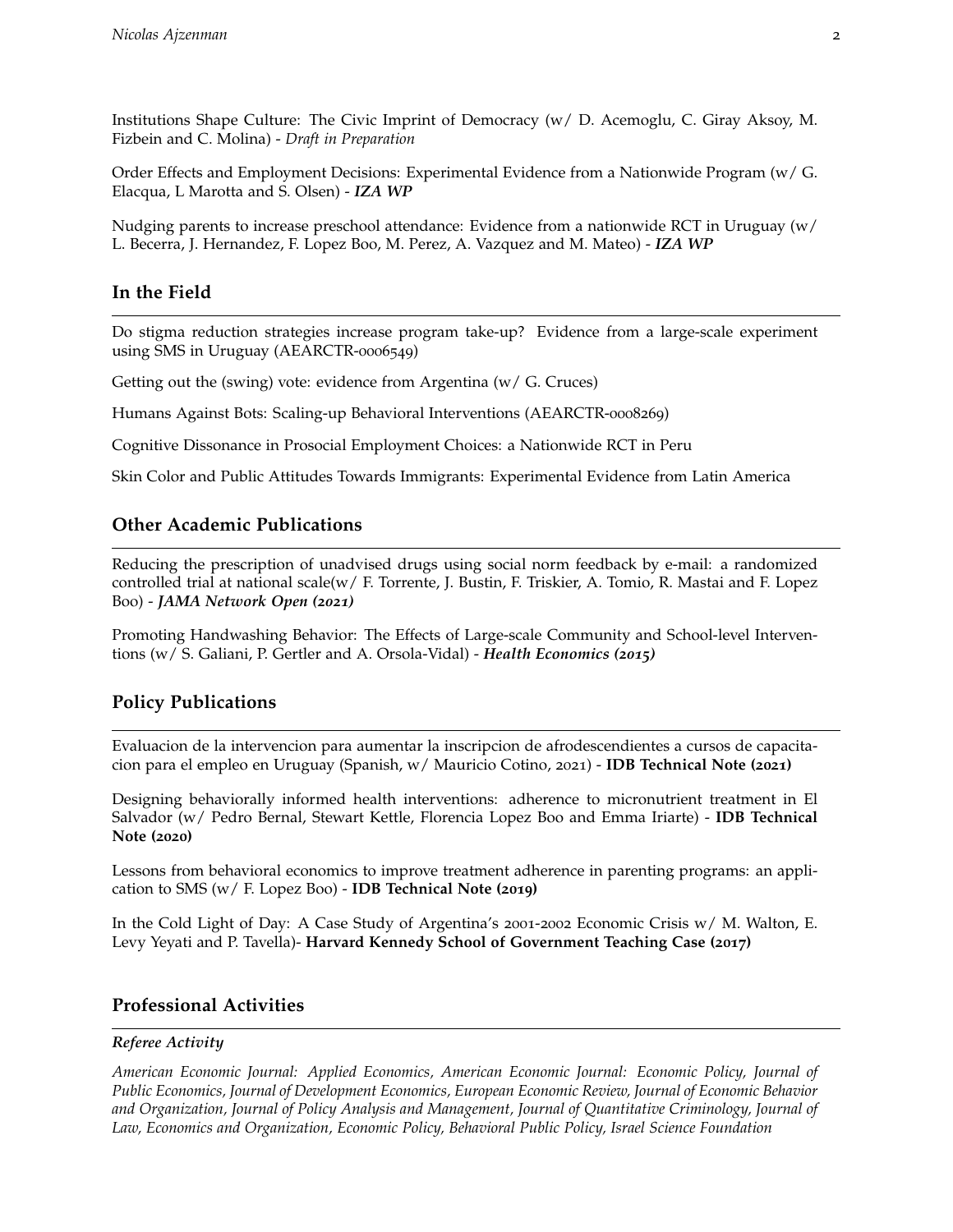### *Conference and Seminar Presentations*

*2017-21*: Georgetown-World Bank Development Series (scheduled), AEA 2022, UChicago-UCema Joint Initiative for Latin American Experimental Economics, UNU-WIDER 2021, CAF Latin American Development Bank (Research Department), European Economic Association-ESEM 2021, Econometric Society North American Summer Meeting 2021, SOLE 2021, Universidad de Montevideo, Banco de Colombia, Universidad Nacional de La Plata, Lacea-Lames 2021, YoDEV 2021, EAFIT, UCLA's Emerging Immigration Scholar Workshop 2021, Royal Economic Society Annual Conference 2021, NBER DEV SI 2020, UNSW, EBRD Research Serminar, NEUDC 2020, SBE 2020, World Bank, Behavioral Insights Global Seminar Series, Lehigh University, Universidad de Chile, King's College London Workshop on Migration, Universidad Torcuato Di Tella-Economics, LAUrban Network Meeting 2020 (Lacea), AP-PAM 2020 International Conference, Society for Institutional and Organizational Economics Annual Conference 2020, Universidad de San Andres, Royal Economic Society Annual Conference (cancelled), Lacea Brain, Universidad del Rosario, George Washington University, Society for Institutional and Organizational Economics Annual Conference 2019, LACEA-LAMES Annual Meeting (Puebla), LACEA Brain Meeting (Washington D.C.), Louisiana State University, FGV-São Paulo School of Economics, CIDE, Universidad de Los Andes, Inter-American Development Bank, Royal Economic Society Symposium of Junior Researchers (Bristol), Sciences Po Department of Economics Seminar (Paris), 14th Workshop for Young Economists on Social Economy (Forli), Association of Economics, Religion and Culture (ASREC) Conference in Europe, Research Seminar European Bank for Reconstruction and Development, LACEA-LAMES Annual Meeting, Sciences Po Internal Seminar.

#### *Conference and Seminar Organization*

*Applied Micro and Econometrics Seminar - São Paulo School of Economics (organizer, Fall 2020, Fall and Spring 2021), Behavioral Science Lab Seminars (Reviewer, 2021), LACEA Brain Meeting (Scientific Committee, 2019)*

#### *Service and Outreach*

*Editor [Foco Economico \(Latin American Academic Economics Blog\)](http://www.focoeconomcio.org) (2021), Advisor to the Argentina's Behavioral Insights Unit (2021), Advisor on behavioral interventions during COVID-19 (Inter-American Development Bank -The Gov Lab, 2020), Advisor to the Inter-American Development Bank Behavioral Group (2019-Present), taught several Workshops on Behavioral Economics to Government Officials in Uruguay, Dominican Republic, Venezuela, Trinidad and Tobago, Ecuador, Peru and Colombia*

#### *Student Advising or External Jury*

Carolina Zweig, Pedro Sant'Anna, Filipe Cavalcanti, Bruno de Assis Vicente (São Paulo School of Economics-FGV) [Advisor], Joao Pugliese (Master in Economics, São Paulo School of Economics-FGV), Nicolas Guida-Johnson (Master in Economics, Universidad de San Andrés) [External Jury]

### **Teaching Experience**

| 2020-21     | Behavioral Economics (Masters/Ph.D), São Paulo School of Economics-FGV                                                                        |
|-------------|-----------------------------------------------------------------------------------------------------------------------------------------------|
| 2021        | Applied Econometrics (U), São Paulo School of Economics-FGV                                                                                   |
| 2021        | Political Economy (U), São Paulo School of Economics-FGV                                                                                      |
| 2020        | Economics of Crime (Masters/Ph.D), São Paulo School of Economics-FGV                                                                          |
| 2019-20     | Behavioral Economics (U), São Paulo School of Economics-FGV                                                                                   |
| $2015 - 16$ | Public Economics (U), Political Economy (U) Sciences Po, TA for Prof. Ruben Durante                                                           |
| 2014        | Advanced Macroeconomics for the Open Economy II (Masters), Harvard Kennedy School<br>of Government, Teaching Fellow for Prof. Filipe Campante |
| $2014 - 15$ | Development Policy Strategy (Masters), Harvard Kennedy School of Government, Teach-<br>ing Fellow for Prof. Ricardo Hausmann                  |